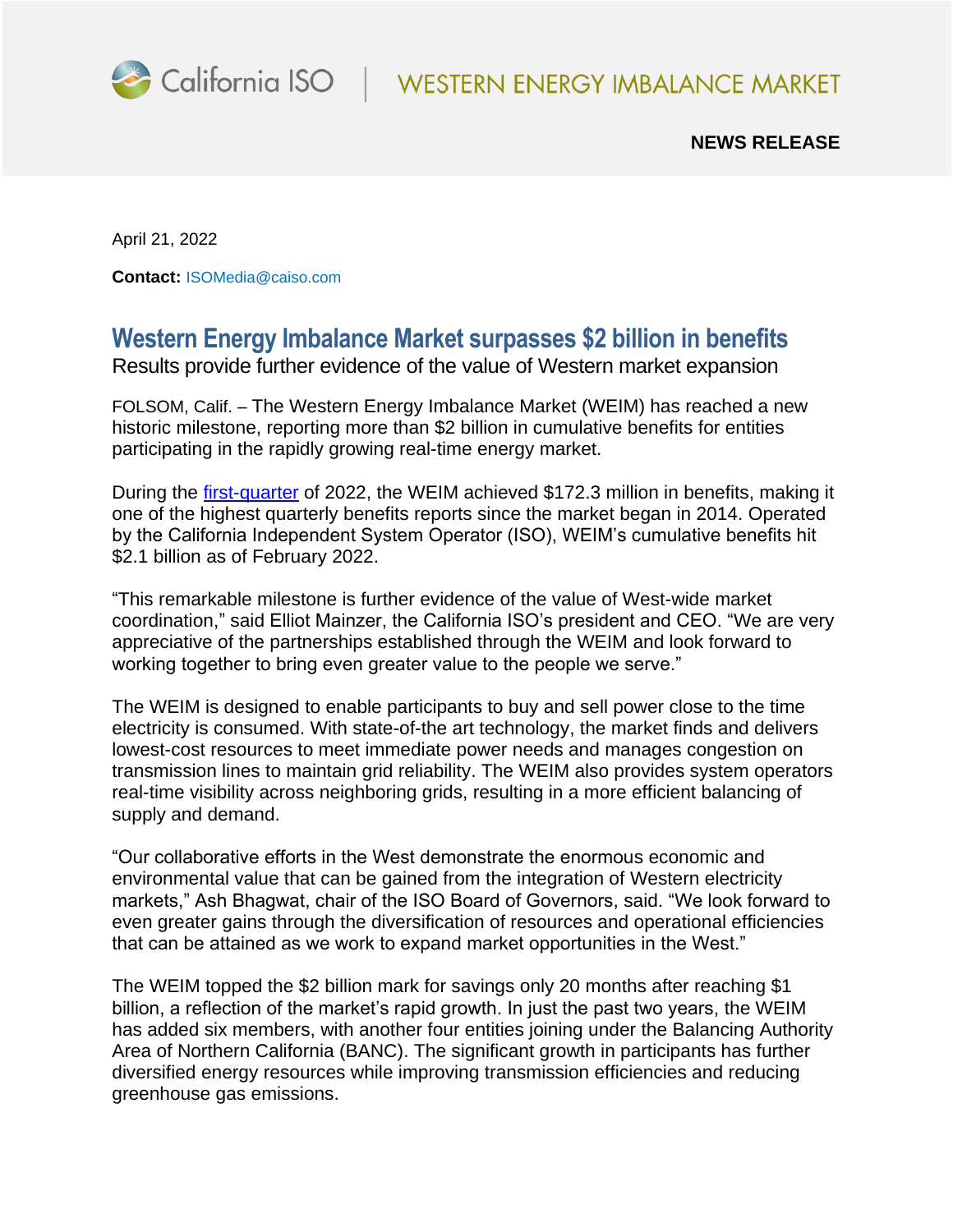"The Western Energy Imbalance Market has certainly exceeded expectations on all fronts in creating benefits for participating utilities outside and within California," Anita Decker, chair of the WEIM Governing Body, said. "We now have an opportunity to capture even greater reliability and economic benefits for Western electricity consumers through an Extended Day-Ahead Market."

By 2023, the WEIM will have 22 participants serving nearly 80% of the electricity demand in the Western United States.

The environmental benefits of the market have also been noteworthy. With more variable resources such as solar and wind on the grid, excess clean power would typically tend to be curtailed and go unused to keep the grid from becoming overloaded.

With greater regional coordination enabled by the WEIM, that clean power can be moved across a large geographic area to displace other resources. Since 2014, greenhouse gas emissions have been reduced by more than 700,000 metric tons, or the equivalent of taking almost 150,000 passenger cars off the road for one year.

Additionally, grid operators have more resource options for balancing supply and demand, which is particularly helpful during summer evenings when electricity use remains high but solar generation is declining.

|                                  | (millions \$) |
|----------------------------------|---------------|
| <b>Arizona Public Service</b>    | \$7.41        |
| Avista                           | \$1.95        |
| <b>BANC</b>                      | \$18.58       |
| California ISO                   | \$63.56       |
| <b>Idaho Power</b>               | \$ 6.29       |
| <b>LADWP</b>                     | \$10.35       |
| NV Energy                        | \$4.41        |
| NorthWestern Energy              | \$5.53        |
| PacifiCorp                       | \$26.40       |
| <b>Portland General Electric</b> | \$8.59        |
| <b>PNM</b>                       | \$3.31        |
| <b>Puget Sound Energy</b>        | \$3.85        |
| Powerex                          | \$1.54        |
| Seattle City Light               | \$3.60        |
| <b>Salt River Project</b>        | \$5.50        |
| <b>Tacoma Power</b>              | \$0.15        |
| TID                              | \$1.29        |
| Total                            | \$172.31      |

During the first quarter of 2022, the economic benefits by participant includes: